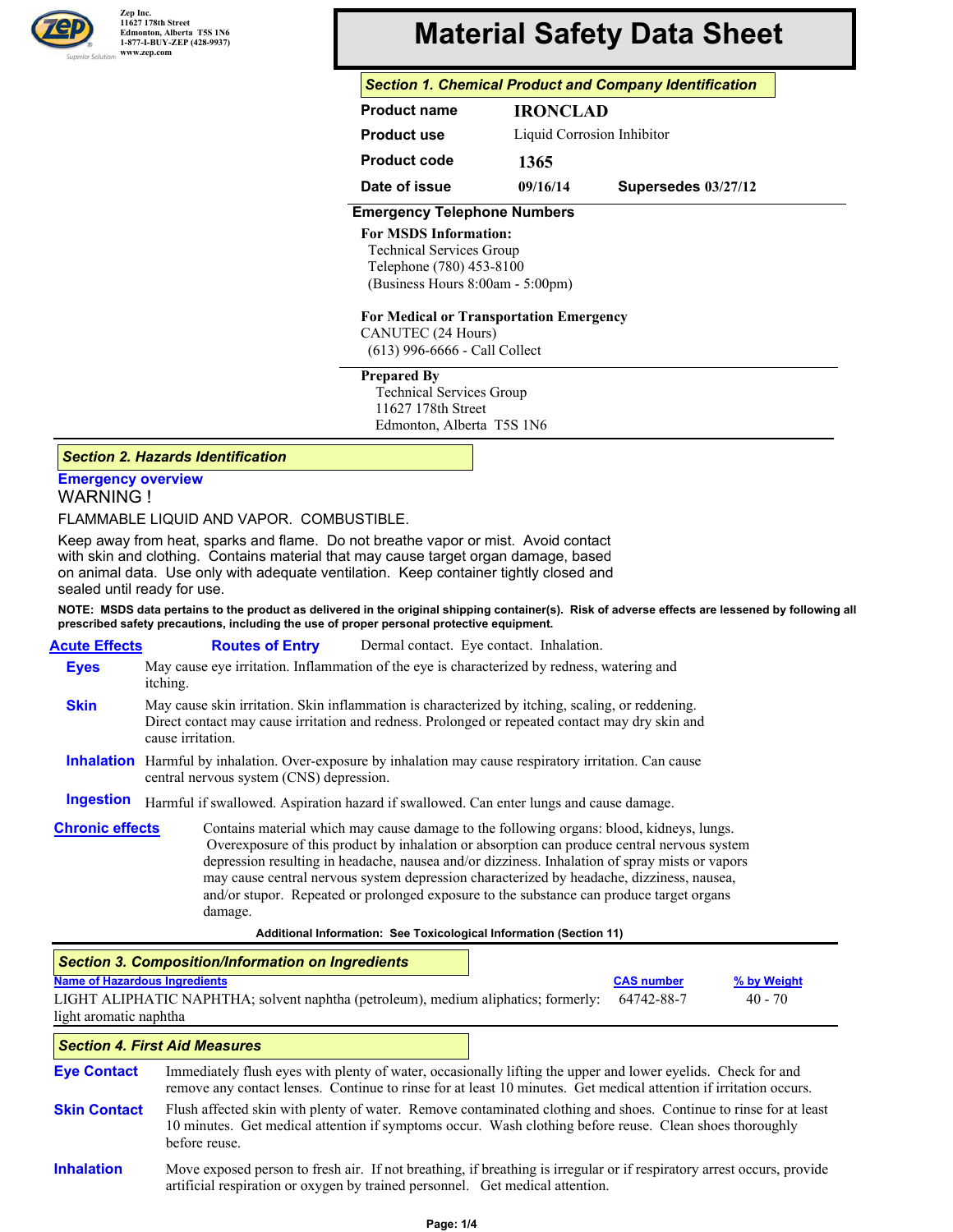| Product code 1365                                                  |                                                                                                                                                                                                                                                                                                                                                                                                                                                                                                                                                                                                                                         | <b>Material Safety Data Sheet</b>                                     | Product Name IRONCLAD                                                                                                                                                                                                                                                                                                                                                                                                               |  |
|--------------------------------------------------------------------|-----------------------------------------------------------------------------------------------------------------------------------------------------------------------------------------------------------------------------------------------------------------------------------------------------------------------------------------------------------------------------------------------------------------------------------------------------------------------------------------------------------------------------------------------------------------------------------------------------------------------------------------|-----------------------------------------------------------------------|-------------------------------------------------------------------------------------------------------------------------------------------------------------------------------------------------------------------------------------------------------------------------------------------------------------------------------------------------------------------------------------------------------------------------------------|--|
| <b>Ingestion</b>                                                   |                                                                                                                                                                                                                                                                                                                                                                                                                                                                                                                                                                                                                                         |                                                                       | Aspiration hazard if swallowed. Can enter lungs and cause damage. If material has been swallowed and the<br>exposed person is conscious, give small quantities of water to drink. Never give anything by mouth to an<br>unconscious person. Do not induce vomiting unless directed to do so by medical personnel. If vomiting occurs,<br>the head should be kept low so that vomit does not enter the lungs. Get medical attention. |  |
| <b>Section 5. Fire Fighting Measures</b>                           |                                                                                                                                                                                                                                                                                                                                                                                                                                                                                                                                                                                                                                         |                                                                       |                                                                                                                                                                                                                                                                                                                                                                                                                                     |  |
| <b>Flash Point</b>                                                 |                                                                                                                                                                                                                                                                                                                                                                                                                                                                                                                                                                                                                                         | Closed cup: $39.44^{\circ}$ C (103°F)                                 |                                                                                                                                                                                                                                                                                                                                                                                                                                     |  |
| Flammable Limits Not available.                                    |                                                                                                                                                                                                                                                                                                                                                                                                                                                                                                                                                                                                                                         |                                                                       |                                                                                                                                                                                                                                                                                                                                                                                                                                     |  |
| <b>Flammability</b>                                                | COMBUSTIBLE LIQUID AND VAPOR.                                                                                                                                                                                                                                                                                                                                                                                                                                                                                                                                                                                                           |                                                                       |                                                                                                                                                                                                                                                                                                                                                                                                                                     |  |
| <b>Auto-ignition Temperature</b>                                   |                                                                                                                                                                                                                                                                                                                                                                                                                                                                                                                                                                                                                                         |                                                                       |                                                                                                                                                                                                                                                                                                                                                                                                                                     |  |
| <b>Fire-Fighting Procedures</b>                                    |                                                                                                                                                                                                                                                                                                                                                                                                                                                                                                                                                                                                                                         | $CO2$ , water spray (fog) or foam.                                    | Fire-fighters should wear appropriate protective equipment and self-contained breathing<br>apparatus (SCBA) with a full face-piece operated in positive pressure mode. Use dry chemical,                                                                                                                                                                                                                                            |  |
| <b>Fire hazard</b>                                                 |                                                                                                                                                                                                                                                                                                                                                                                                                                                                                                                                                                                                                                         | hazard.                                                               | Flammable liquid. In a fire or if heated, a pressure increase will occur and the container may<br>burst, with the risk of a subsequent explosion. The vapor/gas is heavier than air and will spread<br>along the ground. Vapors may accumulate in low or confined areas or travel a considerable<br>distance to a source of ignition and flash back. Runoff to sewer may create fire or explosion                                   |  |
| <b>Products of Combustion</b>                                      |                                                                                                                                                                                                                                                                                                                                                                                                                                                                                                                                                                                                                                         | compounds.                                                            | carbon oxides (CO, CO <sub>2</sub> ), sulfur oxides (SO <sub>2</sub> , SO <sub>3</sub> etc.), and other unidentified organic                                                                                                                                                                                                                                                                                                        |  |
| <b>Explosion hazard</b>                                            |                                                                                                                                                                                                                                                                                                                                                                                                                                                                                                                                                                                                                                         | Not available.                                                        |                                                                                                                                                                                                                                                                                                                                                                                                                                     |  |
| <b>Section 6. Accidental Release Measures</b>                      |                                                                                                                                                                                                                                                                                                                                                                                                                                                                                                                                                                                                                                         |                                                                       |                                                                                                                                                                                                                                                                                                                                                                                                                                     |  |
| <b>Spill Clean up</b>                                              |                                                                                                                                                                                                                                                                                                                                                                                                                                                                                                                                                                                                                                         | proof equipment. Dispose of via a licensed waste disposal contractor. | Eliminate all ignition sources. Put on appropriate personal protective equipment (see section 8). Stop leak if<br>without risk. Move containers from spill area. Dilute with water and mop up if water-soluble or absorb with an<br>inert dry material and place in an appropriate waste disposal container. Use spark-proof tools and explosion-                                                                                   |  |
| <b>Section 7. Handling and Storage</b>                             |                                                                                                                                                                                                                                                                                                                                                                                                                                                                                                                                                                                                                                         |                                                                       |                                                                                                                                                                                                                                                                                                                                                                                                                                     |  |
| <b>Handling</b>                                                    | Put on appropriate personal protective equipment (see section 8). Do not get in eyes or on skin or clothing. Do not<br>breathe vapor or mist. Do not ingest. Use only with adequate ventilation. Wear appropriate respirator when<br>ventilation is inadequate. Keep in the original container or an approved alternative made from a compatible material,<br>kept tightly closed when not in use. Store and use away from heat, sparks, open flame or any other ignition source.<br>Use explosion-proof electrical (ventilating, lighting and material handling) equipment. Use non-sparking tools.<br>Wash thoroughly after handling. |                                                                       |                                                                                                                                                                                                                                                                                                                                                                                                                                     |  |
| <b>Storage</b>                                                     | Store in original container protected from direct sunlight in a dry, cool and well-ventilated area, away from incompatible<br>materials (see section 10) and food and drink. Eliminate all ignition sources. Separate from oxidizing materials. Keep<br>container tightly closed and sealed until ready for use. Avoid all possible sources of ignition (spark or flame). Keep out<br>of the reach of children.                                                                                                                                                                                                                         |                                                                       |                                                                                                                                                                                                                                                                                                                                                                                                                                     |  |
|                                                                    |                                                                                                                                                                                                                                                                                                                                                                                                                                                                                                                                                                                                                                         | <b>Section 8. Exposure Controls/Personal Protection</b>               |                                                                                                                                                                                                                                                                                                                                                                                                                                     |  |
| <b>Product name</b><br>Distillates (petroleum), hydrotreated light |                                                                                                                                                                                                                                                                                                                                                                                                                                                                                                                                                                                                                                         | <b>Exposure limits</b>                                                | CA British Columbia Provincial (Canada, 9/2010). Absorbed through skin.<br>TWA: $200 \text{ mg/m}^3$ , (as total hydrocarbon vapour) 8 hour(s).<br>CA Alberta Provincial (Canada, 4/2009). Absorbed through skin.<br>8 hrs OEL: 200 mg/m <sup>3</sup> , (as total hydrocarbon vapour) 8 hour(s).                                                                                                                                    |  |

TWA:  $200 \text{ mg/m}^3$  8 hour(s).

# **Personal Protective Equipment (PPE)**

|                                 | <u>el solial Protective Equipment (PPE)</u>                                                                                                                                                                                                                                   |   |
|---------------------------------|-------------------------------------------------------------------------------------------------------------------------------------------------------------------------------------------------------------------------------------------------------------------------------|---|
| <b>Eyes</b>                     | Recommended: Splash goggles. Face shield.                                                                                                                                                                                                                                     | ಡ |
| <b>Hands and</b><br><b>Body</b> | Recommended: Wear appropriate protective clothing to prevent<br>skin contact. Nitrile gloves. Rubber gloves. Chemical-resistant<br>apron.                                                                                                                                     |   |
| <b>Respiratory</b>              | Recommended: Use with adequate ventilation. Provide exhaust ventilation or<br>other engineering controls to keep the airborne concentrations of vapors below<br>their respective occupational exposure limits. Wear appropriate respirator when<br>ventilation is inadequate. |   |

**CA Ontario Provincial (Canada, 7/2010). Absorbed through skin.**

٢Î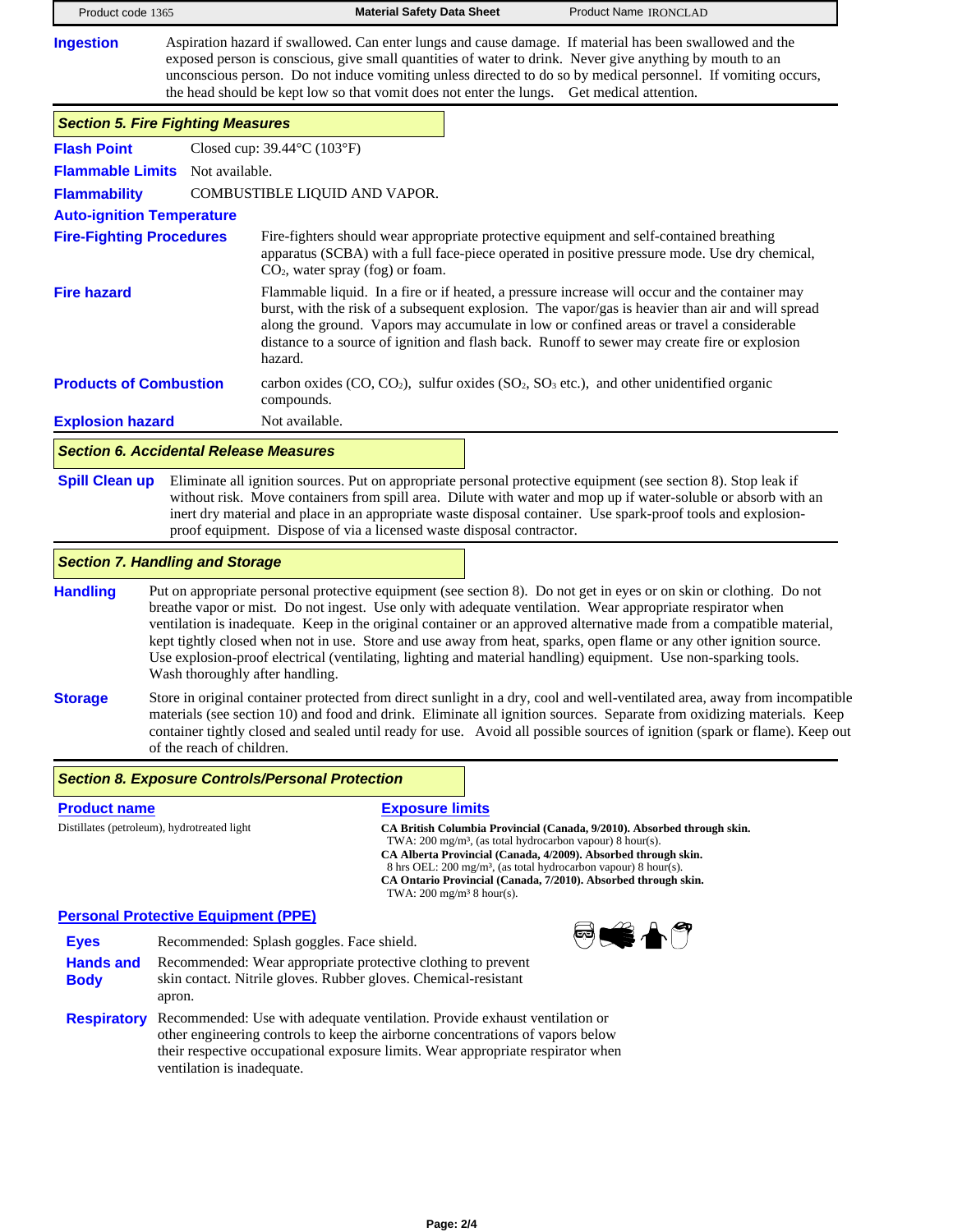| Product code 1365                                                                                                            |                                                                                                  | <b>Material Safety Data Sheet</b>                                                                                                                                                                                                                                    |                |                           | Product Name IRONCLAD                                                                                                                                                                                                                 |                               |
|------------------------------------------------------------------------------------------------------------------------------|--------------------------------------------------------------------------------------------------|----------------------------------------------------------------------------------------------------------------------------------------------------------------------------------------------------------------------------------------------------------------------|----------------|---------------------------|---------------------------------------------------------------------------------------------------------------------------------------------------------------------------------------------------------------------------------------|-------------------------------|
|                                                                                                                              | <b>Section 9. Physical and Chemical Properties</b>                                               |                                                                                                                                                                                                                                                                      |                |                           |                                                                                                                                                                                                                                       |                               |
| <b>Physical State</b><br>pH<br><b>Boiling Point</b><br><b>Specific Gravity</b><br><b>Solubility</b><br><b>Freezing Point</b> | Liquid. [Viscous liquid.]<br>Not applicable<br>>156.1°C (>313°F)<br>0.83<br>water and hot water. | Very slightly soluble in the following materials: cold                                                                                                                                                                                                               |                |                           | <b>Color</b> Opaque. Tan. [Light]<br><b>Odor</b> Solvent.<br>Vapor Pressure Not determined.<br>Vapor Density $>1$ [Air = 1]<br><b>Evaporation Rate</b> <1 (butyl acetate = 1)<br><b>VOC (Consumer)</b> $5250.13$ ( $g/l$ ).<br>76.00% | $43.81$ lbs/gal               |
|                                                                                                                              | <b>Section 10. Stability and Reactivity</b>                                                      |                                                                                                                                                                                                                                                                      |                |                           |                                                                                                                                                                                                                                       |                               |
| <b>Stability and Reactivity</b><br><b>Incompatibility</b>                                                                    | flame.                                                                                           | The product is stable.<br>Slightly reactive or incompatible with the following materials: oxidizing materials and acids.<br>Incompatible with peroxides. Avoid contact with strong oxidizers, excessive heat, sparks or open                                         |                |                           |                                                                                                                                                                                                                                       |                               |
| <b>Hazardous Polymerization</b>                                                                                              |                                                                                                  | Will not occur.<br>Hazardous Decomposition Products Under normal conditions of storage and use, hazardous decomposition products should not be<br>produced.                                                                                                          |                |                           |                                                                                                                                                                                                                                       |                               |
|                                                                                                                              | <b>Section 11. Toxicological Information</b>                                                     |                                                                                                                                                                                                                                                                      |                |                           |                                                                                                                                                                                                                                       |                               |
| <b>Acute Toxicity</b>                                                                                                        |                                                                                                  | <b>Carcinogenicity</b> Ingredients: Not listed as carcinogen by OSHA, NTP or IARC.                                                                                                                                                                                   |                |                           |                                                                                                                                                                                                                                       |                               |
|                                                                                                                              | <b>Section 12. Ecological Information</b>                                                        |                                                                                                                                                                                                                                                                      |                |                           |                                                                                                                                                                                                                                       |                               |
| <b>Environmental Effects</b><br><b>Aquatic Ecotoxicity</b>                                                                   |                                                                                                  | No known significant effects or critical hazards.                                                                                                                                                                                                                    |                |                           |                                                                                                                                                                                                                                       |                               |
| Distillates (petroleum), hydrotreated light                                                                                  |                                                                                                  |                                                                                                                                                                                                                                                                      | Fresh water    | Acute LC50 2200 $\mu$ g/L | Fish - Bluegill - Lepomis 4 days<br>macrochirus - 35 to 75<br>mm                                                                                                                                                                      |                               |
|                                                                                                                              | <b>Section 13. Disposal Considerations</b>                                                       |                                                                                                                                                                                                                                                                      |                |                           |                                                                                                                                                                                                                                       |                               |
| <b>Waste Information</b><br><b>Waste Stream</b> Code: D001                                                                   | Classification: - [Hazardous waste.]<br>Origin: - [RCRA waste.]                                  | Waste must be disposed of in accordance with applicable regulations. Consult your local or regional authorities for additional information.                                                                                                                          |                |                           |                                                                                                                                                                                                                                       |                               |
|                                                                                                                              | <b>Section 14. Transport Information</b>                                                         |                                                                                                                                                                                                                                                                      |                |                           |                                                                                                                                                                                                                                       |                               |
| <b>Regulatory information</b>                                                                                                | <b>UN number</b>                                                                                 | <b>Proper shipping name</b>                                                                                                                                                                                                                                          | <b>Classes</b> |                           | PG*<br>Label                                                                                                                                                                                                                          | <b>Additional information</b> |
| <b>TDG Classification</b>                                                                                                    | Not regulated.                                                                                   |                                                                                                                                                                                                                                                                      |                |                           |                                                                                                                                                                                                                                       |                               |
| <b>IMDG Class</b>                                                                                                            |                                                                                                  |                                                                                                                                                                                                                                                                      |                |                           |                                                                                                                                                                                                                                       |                               |
| Goods according to TDG regulations.<br>PG*: Packing group                                                                    |                                                                                                  | NOTE: DOT classification applies to most package sizes. For specific container size classifications or for size exceptions, refer to<br>the Bill of Lading with your shipment. Limited Quantity: Small quantities of controlled goods are not regulated as Dangerous |                |                           |                                                                                                                                                                                                                                       |                               |
|                                                                                                                              | <b>Section 15. Regulatory Information</b>                                                        |                                                                                                                                                                                                                                                                      |                |                           |                                                                                                                                                                                                                                       |                               |
| <b>Canada</b><br><b>WHMIS (Canada)</b>                                                                                       |                                                                                                  | Class B-3: Combustible liquid with a flash point between $37.8^{\circ}$ C (100 $^{\circ}$ F)<br>and 93.3°C (200°F).<br>Class D-2B: Material causing other toxic effects (Toxic).                                                                                     |                |                           |                                                                                                                                                                                                                                       |                               |

This product has been classified in accordance with the hazard criteria of the Controlled Products Regulations and the MSDS contains all the information required by the Controlled Products Regulations.